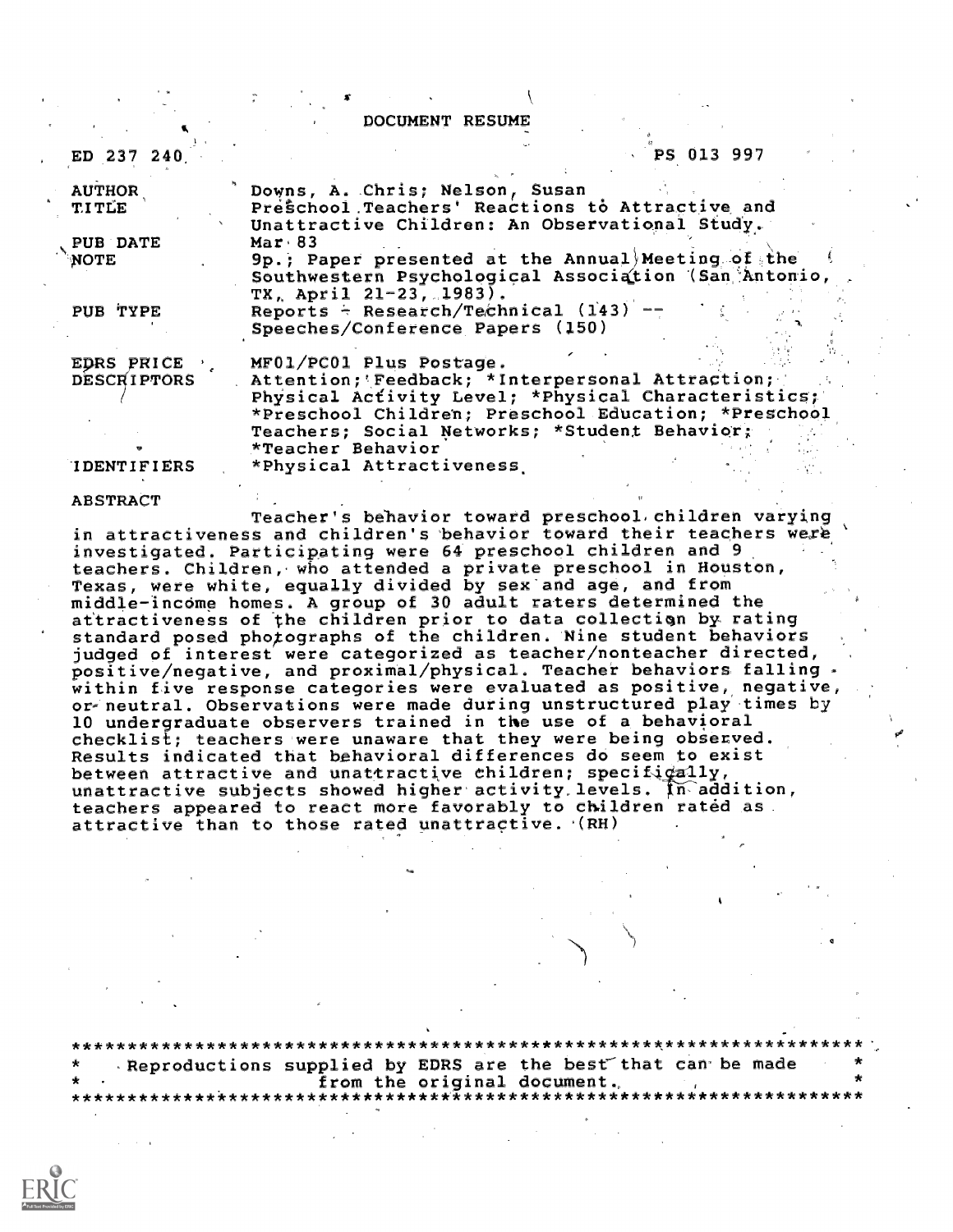Preschool Teachers' Reactions to Attractive and Unattractive

Children: An Observational Study Susan Nelson and A. Chris Downs University of Houston at Clear Lake City.

U.S. DEPARTMENT OF EDUCATION NATIONAL INSTITUTE OF EDUCATION EDUCATIONAL RESOURCES INFORMATION CENTER (ERIC)

This document has been reproduced as received from the person or organization. oriamating it. Minor changes have been made to improve

reproduction quality

Points of view or coinions stated in this document do not necessarily represent official NIE position or policy

Much of the attention now given to the role of attractiveness in child development began as a result of work by Karen That is, her early work in the 1970's provided the basic, Dion. seminal evidence that children were evaluated differently on the basis of attractiveness. One of the cornerstones of this early research was a study in which teachers were asked to evaluate children on the basis of a conduct report. Without teachers' knowledge, level of children's attractiveness also Dion's work demonstrated without question. that varied. teachers held very different expectations and offered differential evaluations for attractive and unattractive children. Later research by Gerald Adams and Elaine Walster has confirmed Dion's earlier work.

Probably the most important unanswered question in the area, however, is the extent to which teachers actually respond differently to attractive and unattractive children in a natural context, especially after some period of interaction.

From a social network perspective, evidence that teachers. actually differentially socialize children on the basis of attractiveness would place teachers as very important socializers in the attractiveness-based socialization process. A recent theoretical formulation by Langlois and Stephan (1981) leads us to suspect that teachers do show such differential treatment.

"PERMISSION TO REPRODUCE THIS MATERIAL HAS BEEN GRANTED BY Chris Downs

TO THE EDUCATIONAL RESOURCES INFORMATION CENTER (ERIC)."

**PS 013997** 

10237240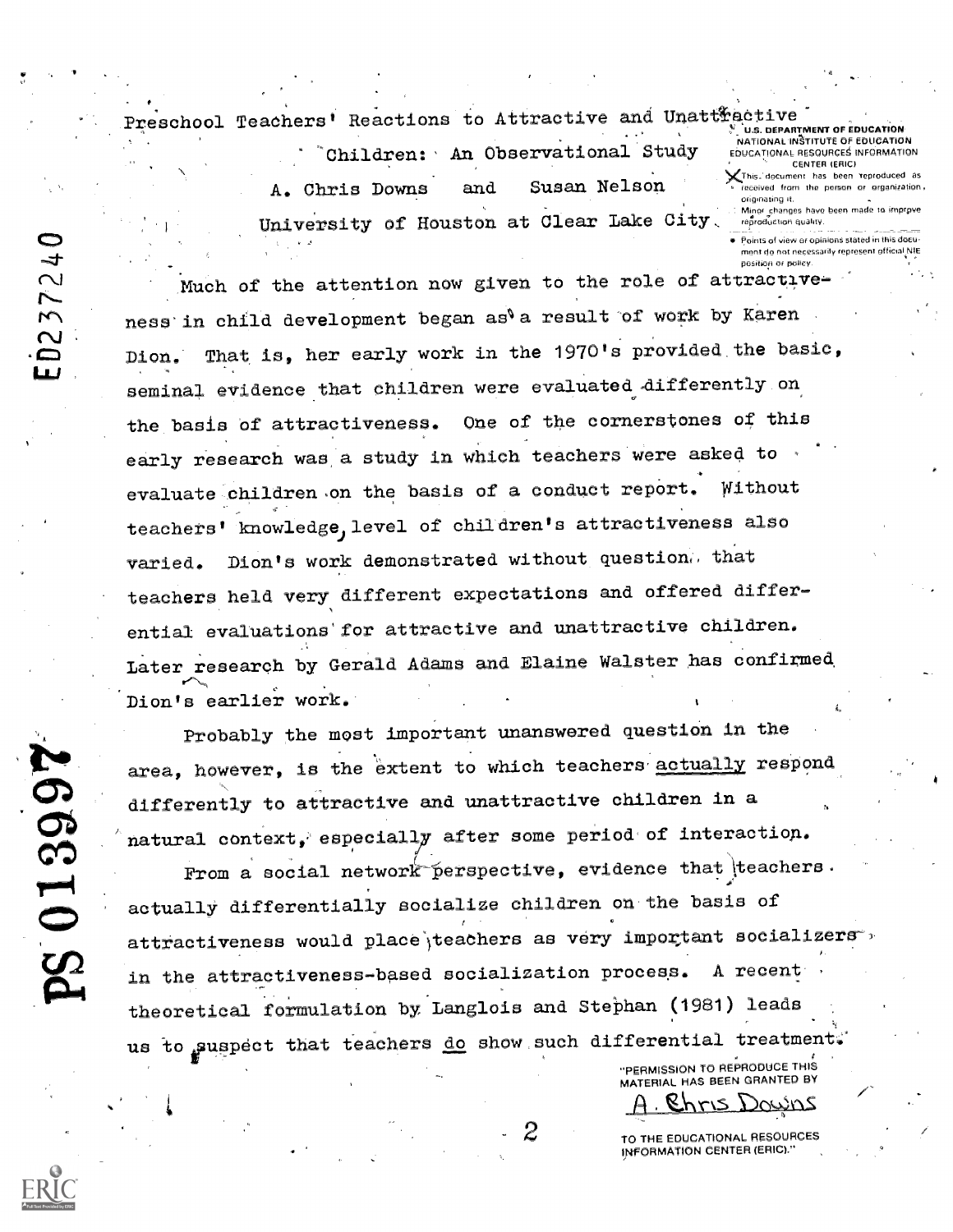Specifically, Langlois and Stephan (1981) argue for a strong which link between behavioral expectations and actual differential treatment of attractive and unattractive children by adults. Their view is premised on the notion that attractive and unattractive children elicit these differential responses from socializers.

Downs & Nelson-2.

The present study, then, was directed at teachers' actual behaviors exhibited toward children varying in attractiveness in a natural context. We were also interested in children's positive and negative behaviors'in this environment. That is, Langlois and Downs (1979) discovered that attractive and unattractive preschoolers actually exhibited differing levels of positive and negative behaviors, and varying rates of activity-when playing with peers in a semi-controlled environment. Thus, our study,examined these behaviors in a natural context and further, investigated teachers' responses to these behaviors.

Sixty-four preschoolers, half'boys-and half girls-were included for study. The children were equally divided by age, half age 3 and half age 5 years, and all of the childrenrepresented white, middle-income-level homea. The children were familiar with their teachers at the time of data collection. Incidently, this degree of familiarity could be expected to have an effect in the sense of diminishing the chances of obtaining results. That is, we suspected that teachers who knew children well might exhibit fewer attractiveness-based responses. However, any differences in teachers' responses would seem to



3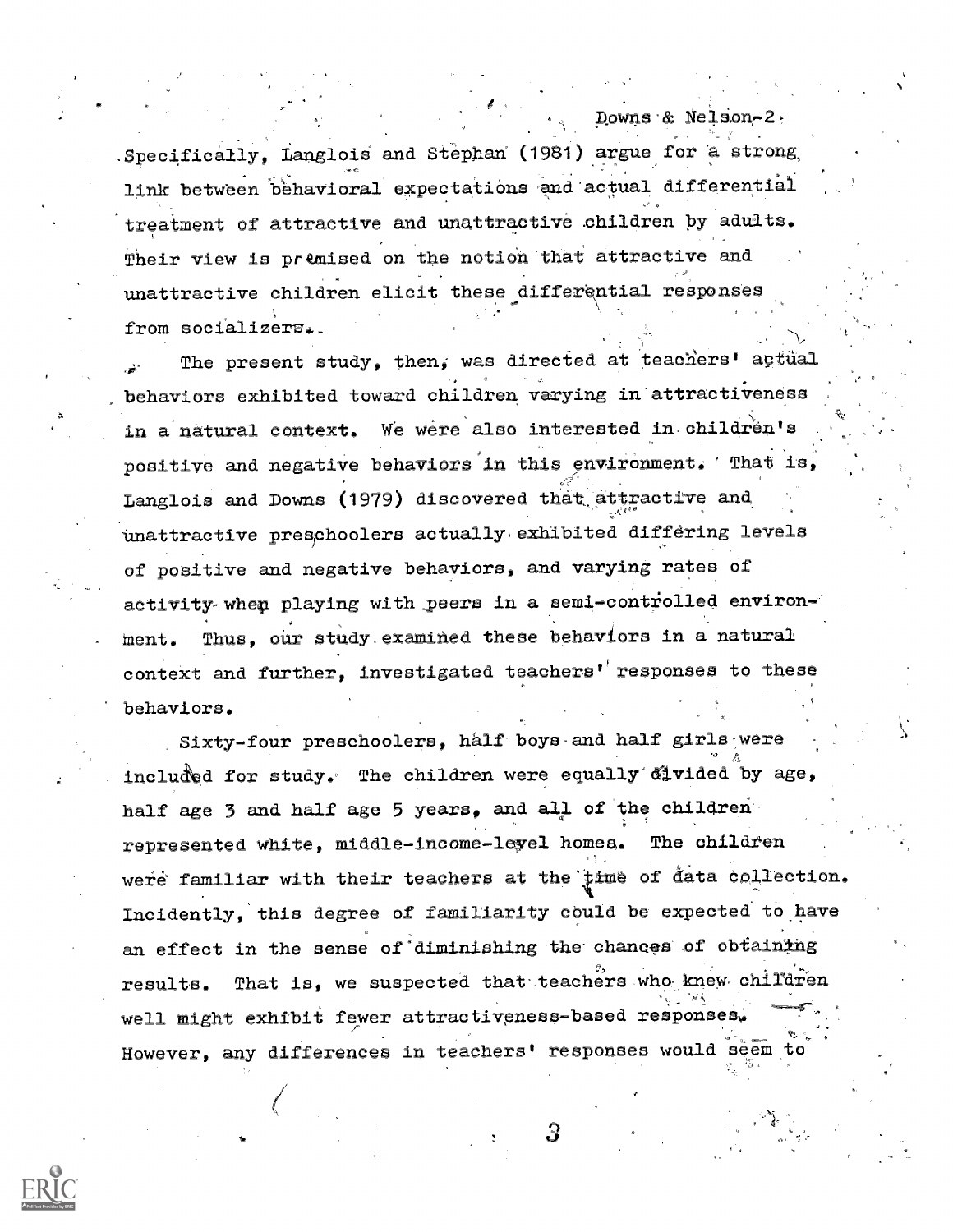Downs'& Nelson-3 'be far more enduring and believable than during initial encounters between children' and teachers at the beginning of the school year.

Children' were drawn from the classrooms of nine female teachers in a large private preschool in Houston. The attractiveness levels of the children in the study were. determined prior to data collection by ratings of-standard posed photos of the children by a group of'30 adult raters. From a larger pool of subjects, those were higher and lower in attractiveness on the  $1-7$  attractiveness rating scale were included in the present  $s$ tudy.

Observations of the children were made by 10 undergraduate observers who were unaware of the purpose of the study and who were extensively,trained to observe children and teachers using a behavioral checklist. All observations were conducted' in classrooms during unstructured play times. Teachers were unawai that they were being observed. Observer reliability was high both before and during data collection on all behaviors  $\text{code},$  with the lowest reliability between pairs of raters = .70. Observers were instructed to remain in the corner of the classroom and to not-interact with chIldren'or teachers. Each child and teacher were observed simultaneously by two observers. Observers watched for 10 seconds and then recorded observations for 5 seconds. Each teacher-child pair was observed for a total of  $10$  minutes.

4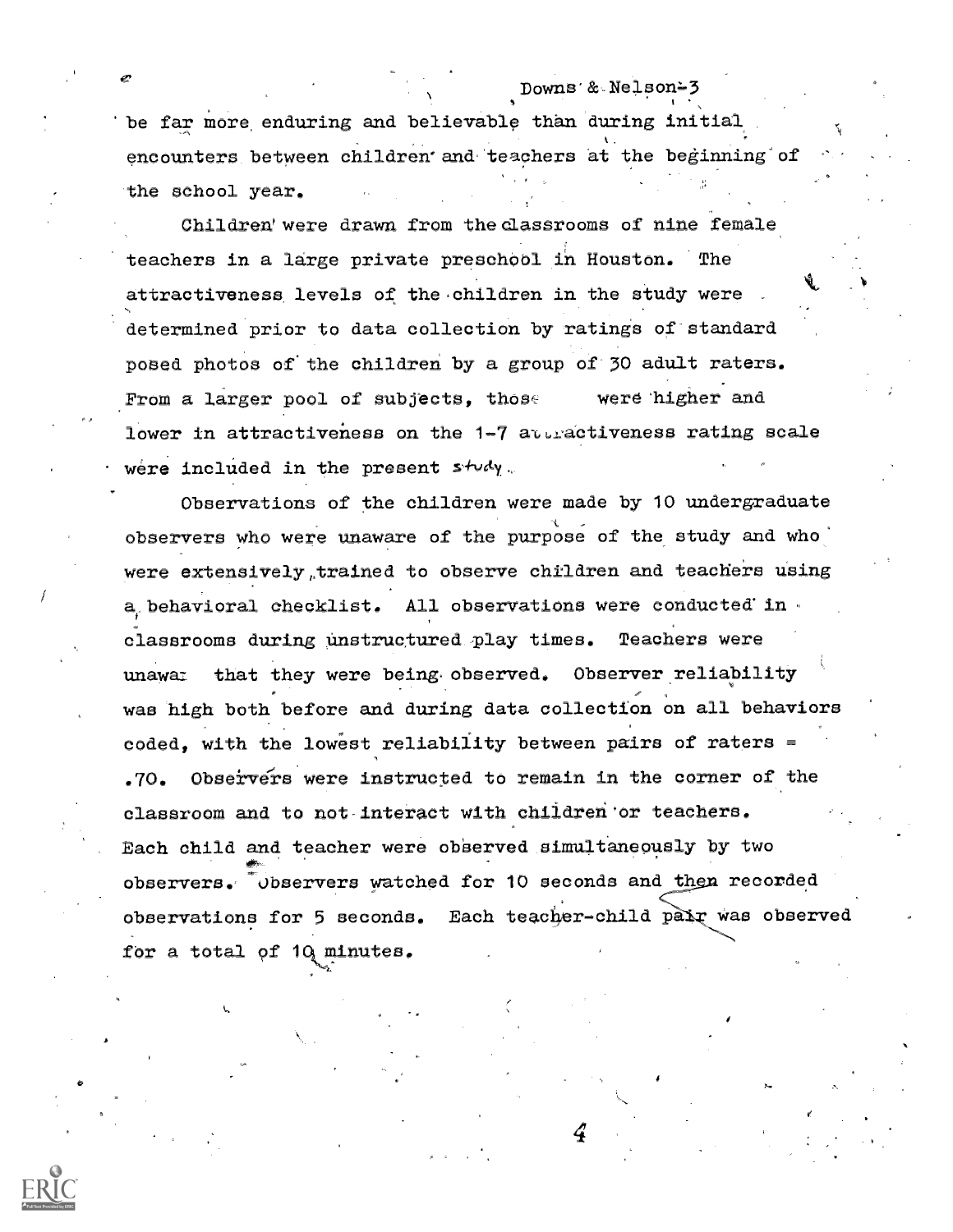Downs & Nelson-4

The Behavior C' The Beha and five tead based on tea in checklis<sup>.</sup> Teacher res

'∃,€

 $\Sigma$ 

onsisted of nine child behavior categories Teacher response categories were response categories to child behaviors Beverly Fagot (1969, 1977, 1974) ither positive, negative or neutral.

Child tegories to measure attention-getting behaviors we ped for this study by the authors. 0f vior categories, four were labeled "non-teacher the nine ch directed" and five "teacher directed". Categories were further divided into positive and negative, and again into behavioral and In the "teacher directed" category, a "proximal/physical" verbal. category was added.

Observers were requested to learn the checklists as thoroughly as possible and to refer to them constantly while recording observations. In instances when a "behavioral" and a "verbal" behavior or teacher response occured simultaneously, observers were instructed to record the "verbal" category. In other instances when Abehaviors occured during the same 10 second interval, observers were instructed to record both behaviors with appropriate responses.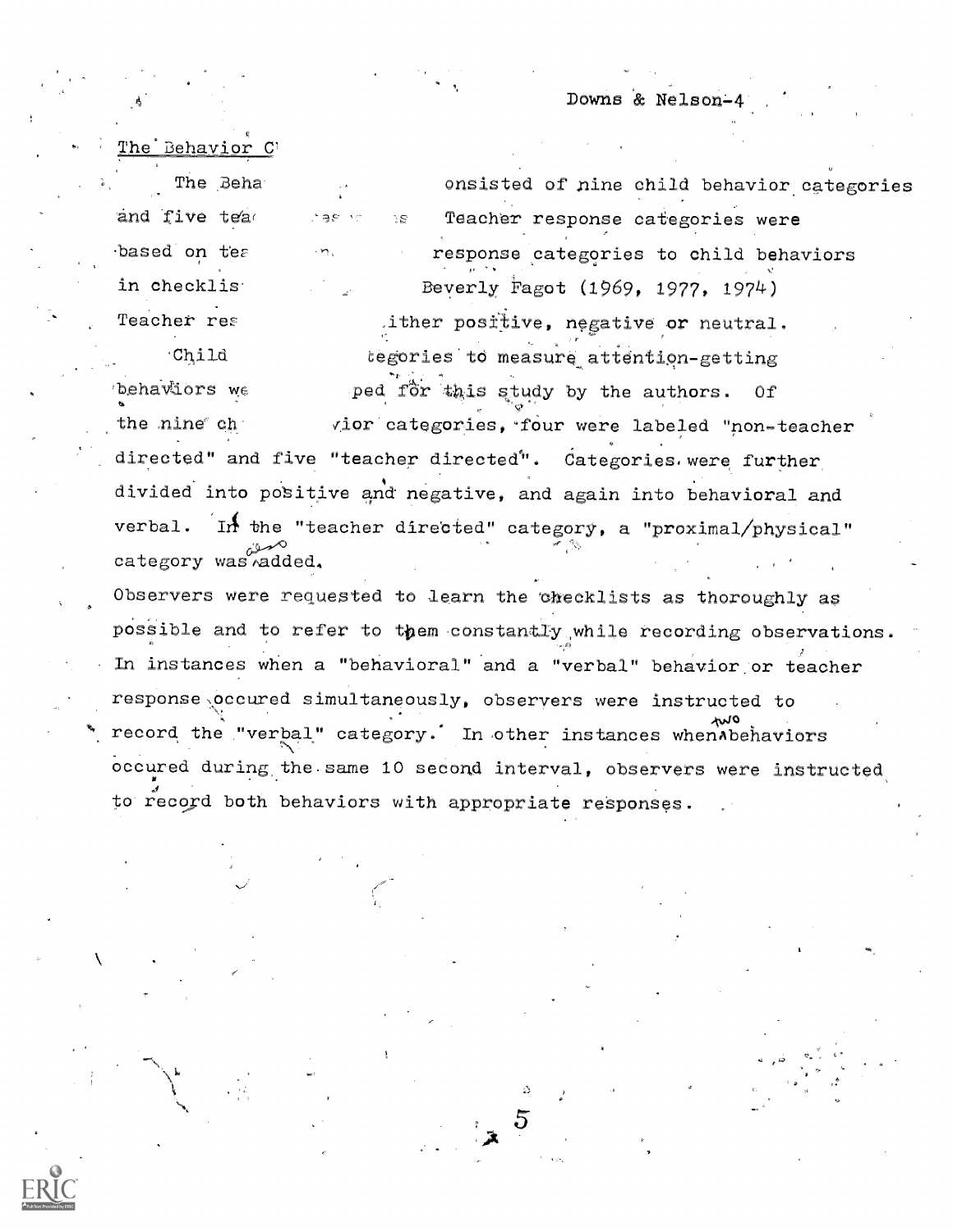## Results

First, let's examine children's behaviors and differences found for these behaviors on the/basis-of attractiveness.  $2 \times 2 \times 2$  (Age, Sex, Attractiveness) analyses of variance on the simple frequencies of children's behaviors revealed several main effects for attractiveness.

1.\, Unattractive children exhibited higher frequencies of overall non-teacher-directed behavior than attractive children. This finding seems to confirm Langlois and Down $\beta$  (1979) earlier finding that unattractive children exhibit higher rates of behavior than attractive children.'

2. Attractive children exhibited higher rates of teacher-directed behavior than unattractive children. However, this difference was accounted for primarily by older, 5-year-old, attractive girls. Namely, these-girls showed much higher frequencies Of positive behavioral and verbal teacher-directed behaviors and proximal behaviors than, their unattractive counterparts.

But, what of teachers! reactions to these behaviors?  $\mathcal{F}$  Let's look at teachers' responses to each class of child behaviors and then look at the overall pattern for teachers.

1. When children exhibited non-teacher-directed positive behavior several differences emerged, Unattractive children received more negative verbal reactions than attractive children. This was especially true for unattractive boys. In contrast, attractive girls received more positive verbal reactions than unattractive girls.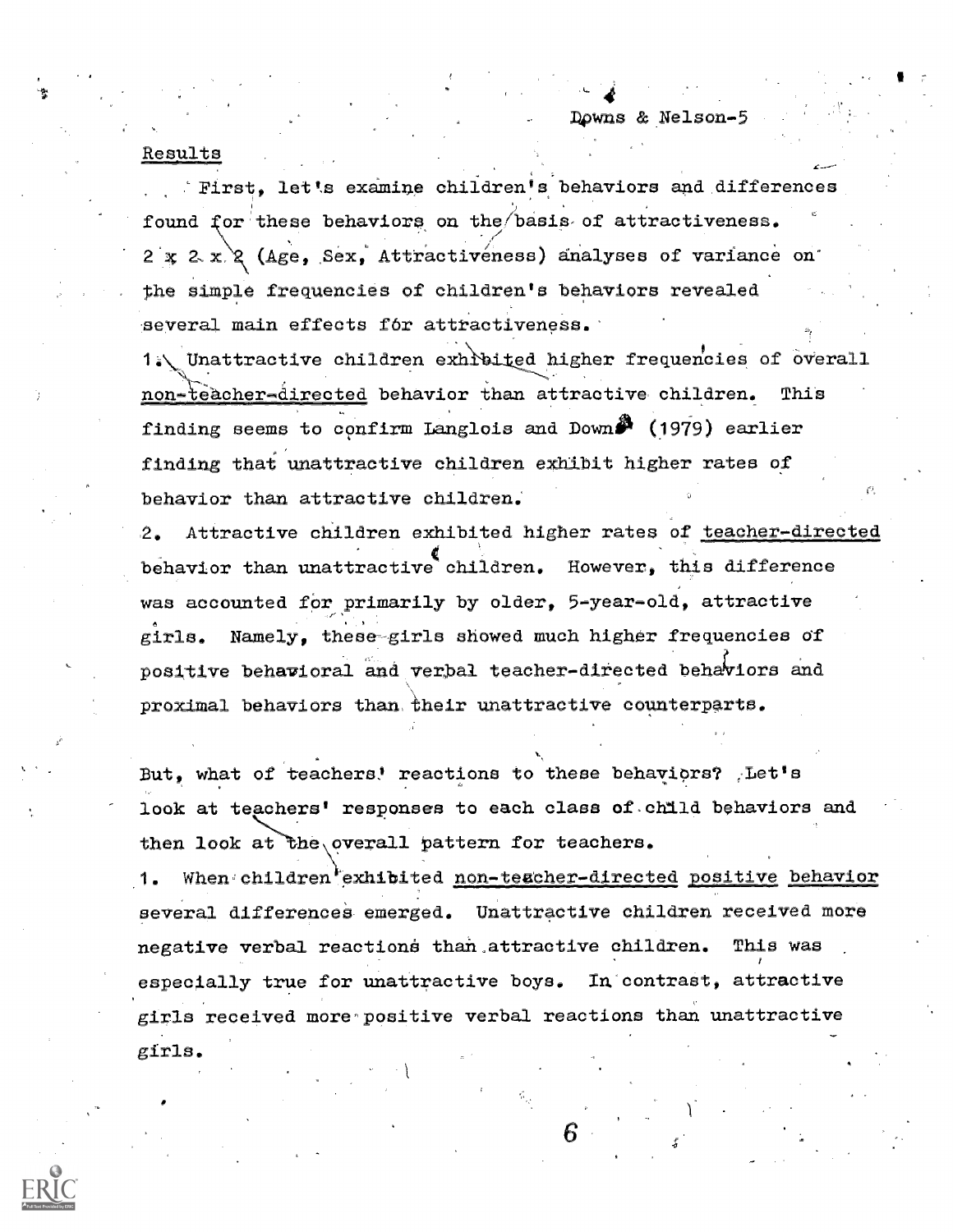When children showed non-teacher directed negative behavior 2. only one difference surfaced: unattractive three-year-old boys received more negative verbal reactions than attractive threeyear-old boys.

Downs & Nelson-6

3. When children's non-teacher-directed verbal behavior was positive attractive children received slightly higher amounts of positive verbal and behavioral reactions compared with unattractive children, but the differences were only barely significant at the .05 level.

When children exhibited negative verbal non-teacher directed behavior, unattractive children got slightly higher negative verbal reactions.

Overall, then, when children showed non-teacher directed behaviors such as simple play, teachers were somewhat more likely to respond. positively to attractive children, especially girls, and negatively to unattractive children, especially boys. When we examine children's teacher-directed behaviors, even more differences emerged

When children's teacher-directed behaviors were positive teachers responded much more positively to attractive threeyear-old girls and to all attractive boys than to their unattractive peers.

6. When teacher-directed verbal behaviors were positive the only difference emerged among 3-year-old girls wherein attractive girls received more positive verbal reactions than unattractive girls.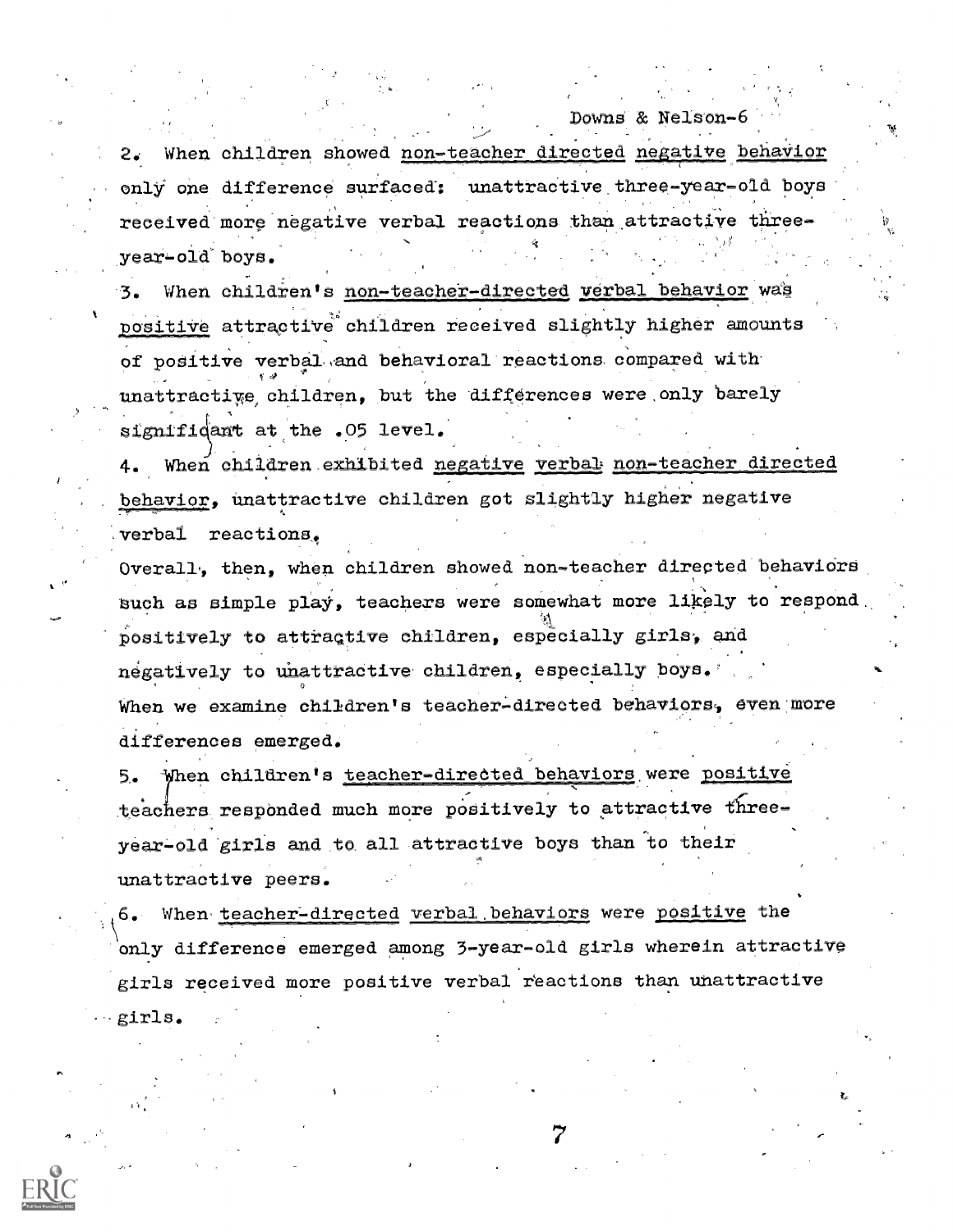$\frac{1}{2}$  Downs & Nelson-7 . 7. When children's teacher-directed behavior or verbalizations were negative, mo differences based on attractive in teachers' responses were present.

8. Finally, when Children exhibited proximity-seeking behavior large differences existed only in response to 5-year-old girls: attractive girls received far more positive verbal reactions than unattractive girls.

Admittedly, we've just gone over quite a few findings, and they may be somewhat difficult to digest in so short a presentation. Let me briefly summarize them at this point. When children are simply playing and not interacting with their teachers, attractive children.receive far more favorable feedback from teachers than unattractive children. When children direct their attention to teachers, such as in the form of a request for help or a smile, attractive children were slightly More likely to receive positive attention than unattractive children. The bottom line of the findings.seem to be that behavioral differences do seem to exist between attractive and unattractive children wherein unattractive children show higher activity levels and teachers appear to react more favorably to attractive, compared with unattractive, children. It would seem likely then, following Langlois and Downs' (1979) earlier work, that unattractive children show greater activity levels in order to gain some attention since teachers' attention and positive reactions appear to favor attractive children.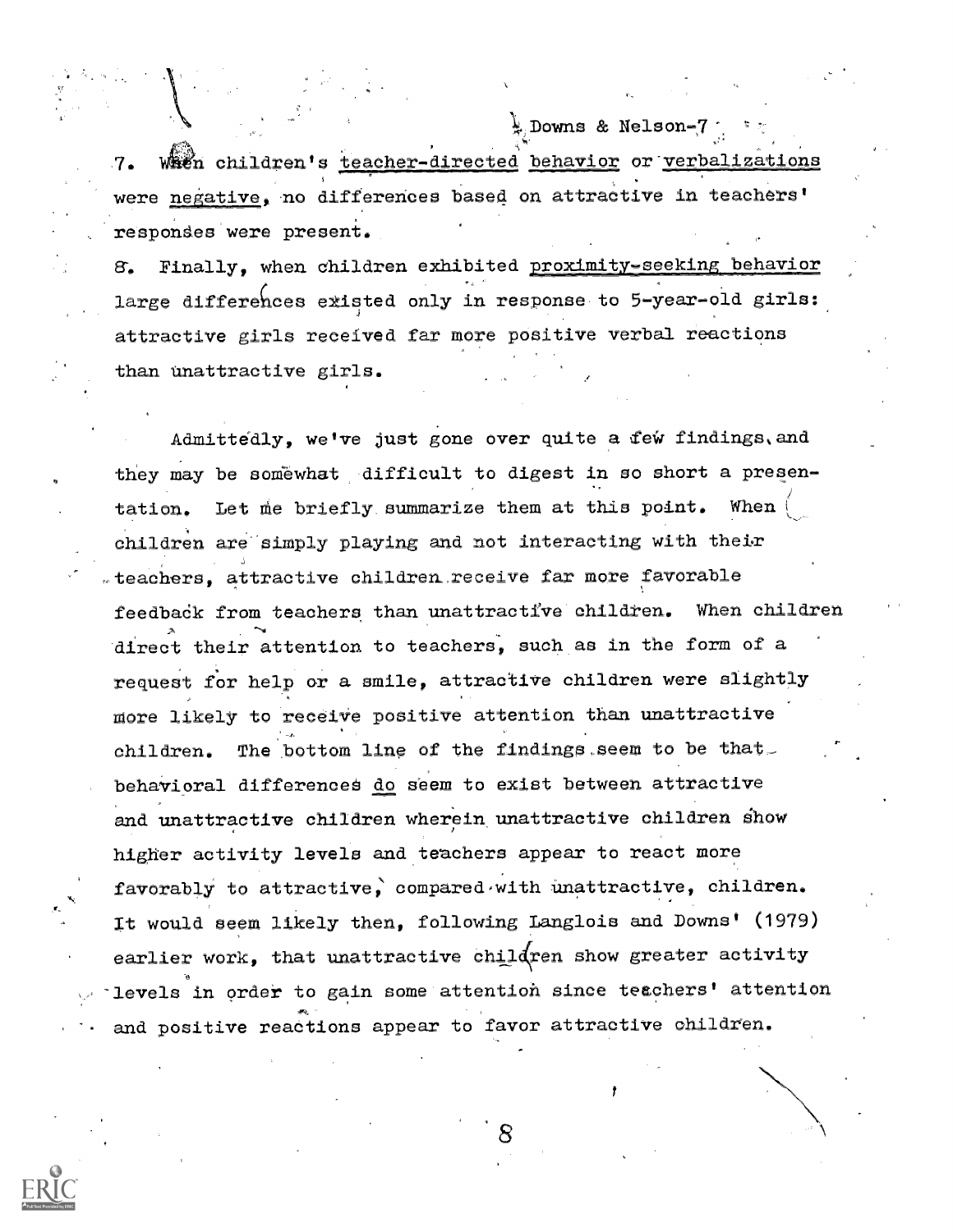Downs & Nelson-8 This study yields confirmatory evidence that the behavioral differences expected by teachers are translated into differential reactions by teachers toward attractive and unattractive children. From a social network perspective, teachers are probably playing a very important role in the attractiveness-based socialization process. Additional research, preferably of a longitudinal nature, is\_needed which unravels the bi-directionality of teachers' and children's responses. That is, the question still remains as to whether existing differences, in children's attractiveness levels and behaviors elicit differences in teachers' behaviors or conversely, do teachers' reactions to attractive and unattractive children promote the observed differences between attractive and unattractive children.